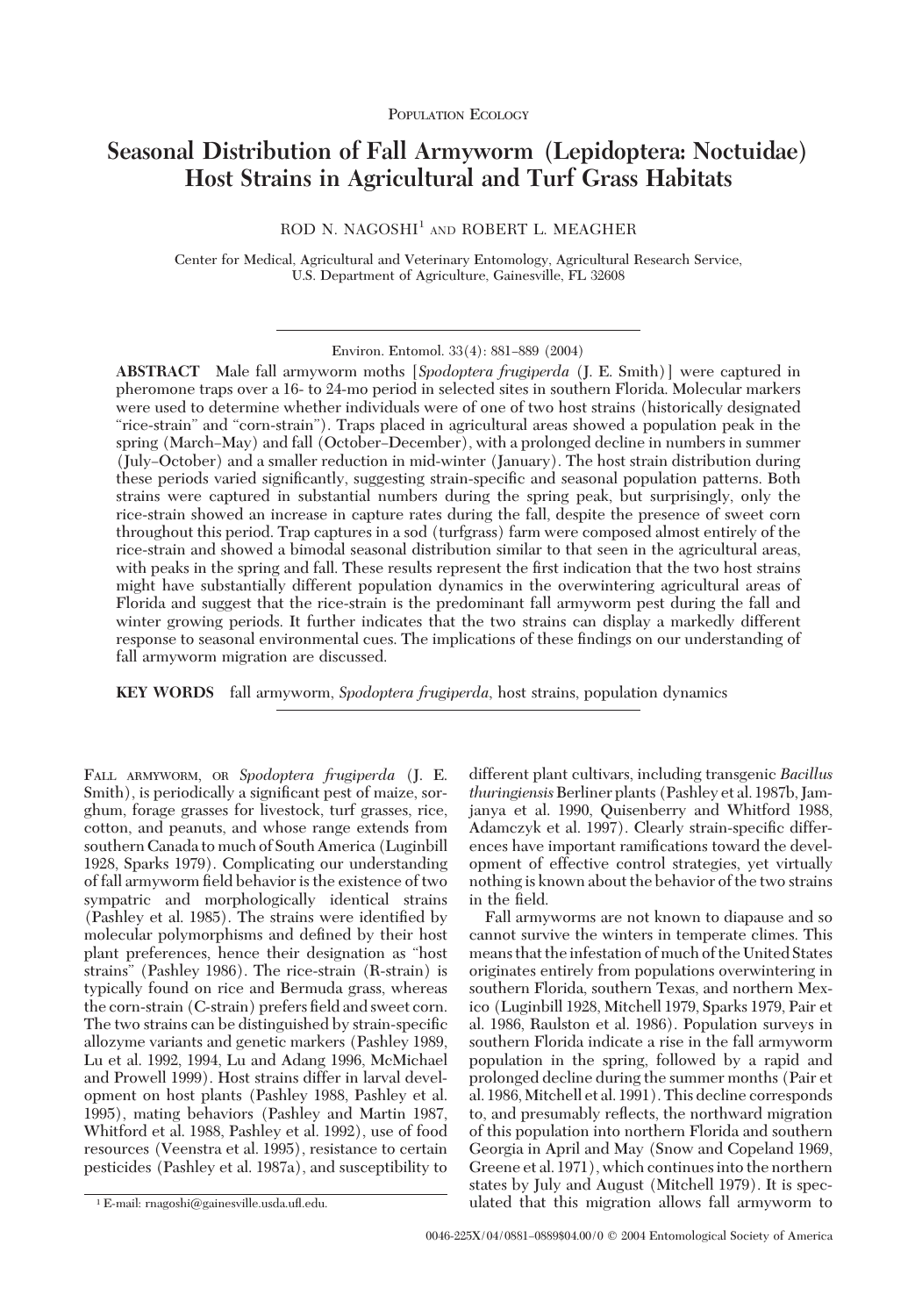avoid adverse weather conditions deleterious to host plant development and to escape density-dependent natural enemies (Knipling 1980). However, the environmental factors that trigger migratory behavior are unknown.

If habitat-specific factors initiate migration, we might expect the two host strains to differ in the timing of their northward movement. In particular, the behavior of the corn-strain should be inßuenced by the planting and harvesting cycle for corn, whereas the rice-stain would more likely reßect seasonal changes occurring in grasslands. Some evidence of strain-specific differences in population dynamics were observed in Louisiana, with the two strains showing peak pheromone capture rates at different times of the year (Pashley 1988, Pashley et al. 1992). This could indicate differences in the timing of the migration of the two strains into the tested area.

We are currently studying the distribution of fall armyworm strain populations in southern Florida using pheromone traps. Trap captures at three sites were examined in particular detail because their respective plant populations allowed clear predictions as to which strain should predominate. We found evidence for substantial and consistent differences in the seasonal population dynamics of the two strains even in collections made from the same location. The implications of these results on our understanding of fall armyworm migration and population behavior are discussed.

#### **Materials and Methods**

**Trap Collection and Sites.** We used pheromone traps in three southern Florida locations to estimate seasonal changes in population density during an 18-mo period from January 2002 to July 2003. Male adult moths were captured in pheromone traps placed adjacent to a sweet corn field, a mixed agricultural area with nearby tomato and sweet corn plantings, and a sod farm growing turfgrass. We anticipated that the corn-strain would predominate during the growing seasons for the first two locations, whereas the ricestrain would be the primary population in the sod farm. Adult males were collected using pheromone traps as previously described (Meagher and Gallo-Meagher 2003). Standard plastic Unitraps were baited with a commercially available fall armyworm pheromone (3-component lure; Scenturion, Clinton, WA) and contained insecticide strips (Hercon Environmental Co., Emigsville, PA). Traps were placed 22 January 2002, and collections were made at  $\approx$ 2-wk intervals until 22 July 2003. This 18-mo test period allowed observations over two consecutive spring seasons when the northward migration is known to occur and should result in a decline in population numbers in the overwintering areas. Trapped moths were separated from other species and counted, and a subset  $(10-15)$  was randomly selected for polymerase chain reaction (PCR) analysis. Specimens were stored at  $-20^{\circ}$ C after collection.

Trap-S was place on the west side of a large sod farm  $(235 ha)$  in northcentral Collier County  $(26°21.051' N,$ 8135.733 W). Year-round sod production was composed of primarily St. Augustine grass [*Stenotaphrum secundatum* (Walt.) Kuntze], although there were sections of bahiagrass grown (*Paspalum notatum* Flugge.). These large turfgrass fields were bordered by areas of natural vegetation and a nursery containing trees and shrubs.

Trap-C was placed adjacent to a large sweet corn (*Zea mays* L.) Þeld in southern Miami-Dade County  $(25^{\circ}239.524' N, 80^{\circ}28.854' W)$ . Sweet corn production in Miami-Dade County averages close to 6,000 ha (Li et al. 2002a), with a planting season between early October and late January. Harvest is generally between January and May, and some growers produce two crops per season (October–December and January–May). Planting in this field occurred in October and December 2001-2003, with harvest in December and March 2002–2004. Many vegetable growers plant a cover crop of a sorghum  $\times$  sudangrass hybrid (*Sorghum* bicolor L.Moench) from June to September, but the field adjacent to Trap-C was allowed to go fallow. For collections in November and December 2003, we wanted to extend the test area and obtain a high number of samples over the sampling period. In addition to Trap-C, which was kept in the original location, two other traps were used. Trap-C2 was placed within 150 m of Trap-C and adjacent to a sweet corn field. Trap-C3 (25°27.832' N, 80°29.488' W) was located  $\approx$  20 km east of Trap-C and adjacent to a sweet corn field.

Trap-T was located adjacent to a tomato field and across the road from a sweet corn field in southern Miami-Dade County (25°35.223' N, 80°29.488' W). Sweet corn was harvested soon after trap placement (February 2002), and the land was cleared for a residential subdivision. Tomato production in Miami-Dade County ranges between 1,500 and 5,500 ha, depending on season and markets, and fruit is harvested between December and May (Li et al. 2002b). Data for thistrap wasnot obtained from 1 June 2002 to 1 July 2002 because of a defective trap and heavy rains. Trapping was discontinued after 8 July 2003 because of continued vandalism.

**DNA Preparation.** Individual adult mothswere homogenized in 1 ml of homogenization buffer (0.03 M Tris-HCl at pH 8.0, 0.1 M NaCl, 0.2 M sucrose, 0.01 M EDTA at pH 8.0, and 0.5% Triton X-100) in a 5-ml Dounce homogenizer using either a hand pestle or a motorized mixer (Nagoshi and Meagher 2003). To remove large debris, the homogenate was filtered through a 5-ml plastic syringe plugged with cheese cloth (prewet with distilled water) into a 1.5-ml microfuge tube. The Dounce homogenizer was washed with  $800 \mu l$  of buffer, which was filtered and added to the homogenate. Cells and nuclei were pelleted by centrifugation at  $12,000 \times g$  for 10 min at 4<sup>o</sup>C, and the supernatant was removed by aspiration. The pellet was resuspended in 600  $\mu$ l nuclei buffer (0.01 M Tris-HCl at pH 8.0, 0.35 M NaCl, 0.1 M EDTA, and 1%  $N$ -lauryl sarcosine), and extracted with 400  $\mu$ l phenol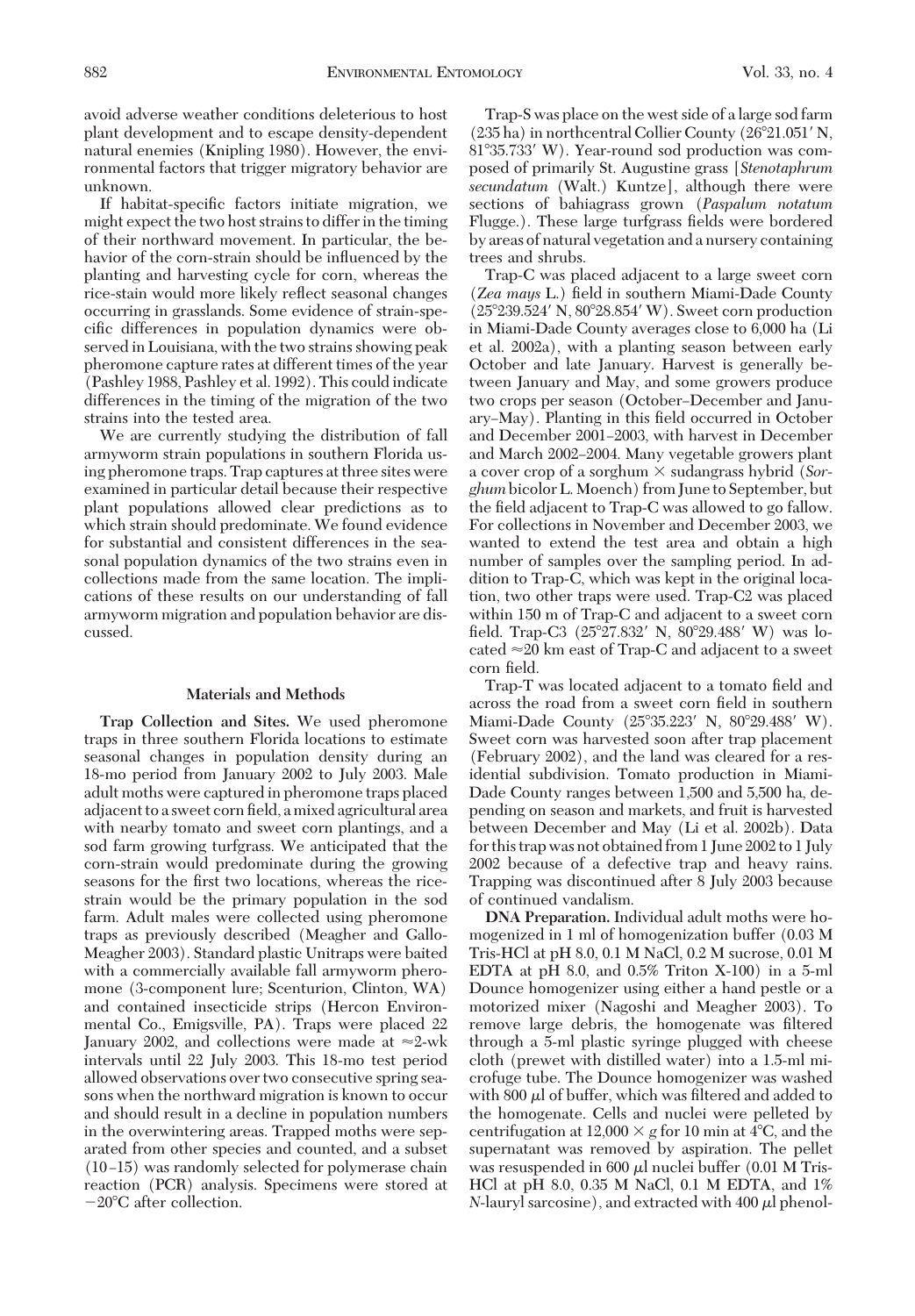chloroform (1:1). The supernatant was transferred to a new 1.5-ml tube, precipitated with 400  $\mu$ l isopropanol for 1 h at room temperature, and centrifuged at  $12,000 \times g$  for 10 min. The DNA pellet was washed with 70% ethanol and dried. The pellet was resuspended in 50  $\mu$  of distilled water, followed by purification using DNA Clean and Concentrator-5 columns(Zymo Research, Orange, CA) according to the manufacturer's instructions. Each PCR reaction used 1  $\mu$ l of the DNA preparation (between 0.1 and 0.5  $\mu$ g).

**PCR Analysis.** To determine strain identity from individual moths, genomic DNA from a randomly selected subset  $(n \geq 10)$  of the captured samples was tested by PCR for the mitochondrial *COI* gene restriction fragment-length polymorphism as described previously (Levy et al. 2002, Nagoshi and Meagher 2003). PCR amplification of genomic DNA was performed in a 50- $\mu$ l reaction mix containing 5  $\mu$ l 10 $\times$ reaction buffer with  $MgCl<sub>2</sub>$  (Promega, Madison, WI),  $1 \mu l$  10 mM dNTP (New England Biolabs, Beverly, MA),  $0.5 \mu$ l 20  $\mu$ M primer mix, 1  $\mu$ l DNA template, and 0.5 µ *Taq*DNA polymerase (Promega). Amplification of the *COI* gene used primers *JM76* (5-GAGCT-GAATTAGG(G/A)ACTCCAGG-3) and *JM77* (5- ATCACCTCC(A/T)CCTGCAGGATC-3) and began with an initial incubation at 94C (1 min), followed by 38 cycles of  $94^{\circ}C$  (1 min),  $56^{\circ}C$  (1 min),  $72^{\circ}$ C (1 min), and a final segment of  $72^{\circ}$ C for 5 min. On completion of PCR,  $0.5 \mu$  of *MspI* was added to each reaction and incubated at 37°C for 1 h. Five microliters of gel loading buffer wasadded to each sample, and 20  $\mu$ l was loaded on a 1.5% agarose gel. The R-strain  $(mt<sup>R</sup>)$  pattern is a 569-bp PCR band, whereas the C-strain fragment (mt<sup>C</sup>) is cut by *MspI* to produce two fragmentsof 497 and 72 bp. Primerswere synthesized by DNAgency (Malvern, PA).

Typically,  $\approx$  70-90% of the DNA preps gave useable PCR information. In collections where the strain identities of 10 or more samples were determined, the number of each strain present per night was extrapolated. This was obtained by first determining (by the PCR analysis of the representative subset) the percentage of each collection that was of one strain and multiplying that by the total number of males collected during the collection period. The product was divided by the number of nights in that period.

## **Results**

**Seasonal Capture Pattern.** Trap captures from agricultural areas growing sweet corn (Trap-C) or a mixed crop of sweet corn and tomato (Trap-T) during the winter and spring seasons indicated that population peaks during the spring and fall, separated by an  $\sim$ 3- to 5-mo decline during the summer and a shorter depression in late winter (Fig. 1). In the period from February to the end of June 2002, an average of 58 moths per night was captured from the two traps. This wasfollowed by a sharp decline from June to the end of July. Between 1 July and 15 October, trap captures had declined to an average of seven moths per night. Populations began to increase by the end of October

2002, regaining the spring highs in November and December (49 moths per night). There was a sharp but brief decline in January 2003 to an average of 18 moths per night, followed by a rapid increase in February 2003 continuing to June. The average during the period from February to June 2003 was 55 moths per night. This bimodal annual pattern with peaks in the spring and fall is consistent with previous studies examining pheromone traps placed in Dade and nearby Palm Beach counties (Pair et al. 1986).

Trap-S was located at a sod farm and was surrounded by extensive fields of turfgrass throughout the year. Despite the substantial differences in plant type, we observed a similar bimodal capture pattern as that recorded for Traps-C and -T, with March and April 2002 captures averaging 21 moths per night (Fig. 1). Thiswasfollowed by a rapid decline during May and June and minimal captures from June to October (an average of two moths per night). A second peak was observed in November and December (15 moths per night average), followed by a mid-January decline (2 mothsper night). Capture numbersincreased again in the spring of 2003, with an average of 18 moths per night observed from February to April.

**Host Strain Population Dynamics.** We next determined the proportion of each host strain captured during the test period by PCR analysis of a strainspecific molecular marker (Fig. 2). The proportion of C-strain versus R-strain observed was used to estimate the numbers of each strain captured in the traps, displayed graphically as moths per night (Fig. 3). In the sod farm habitat surveyed by Trap-S, the R-strain predominated throughout the year (Fig. 3A). At no time did C-strain extrapolations exceed five moths per night, even during the spring and fall periods that had the highest fall armyworm density. From February 2002 to July 2003, only 11% (36/277) of the moths tested were of the C-strain, although at least one C-strain individual was observed in 14/28 collection periods tested.

A different strain distribution was observed with Traps-C and -T associated with vegetable crops. In the period from February to June 2002, 53% (130/243) of captured males tested were of the C-strain (Fig. 3B and C). A similar result of 44% (103/236) was obtained during the same period in 2003. This proportion did not change much during the summer depression from July to October, with 35% (48/139) of those tested showing the C-strain marker. This indicates that whatever was reducing capture numbers during this period was affecting both strains. In comparison, during the fall/winter growing season from October to January, the proportion of C-strain found in the traps declined to 13% (32/238). This reßected a substantial increase in the R-strain population, whereas C-strain captures remained low (Fig. 3A and B). Therefore, the spring capture peak represented an approximately equal mixture of both host strains, whereas the fall peak was limited to the R-strain.

The absence of an increase in the fall C-strain population was unexpected. To test whether the same pattern repeated itself in 2003, more extensive trap-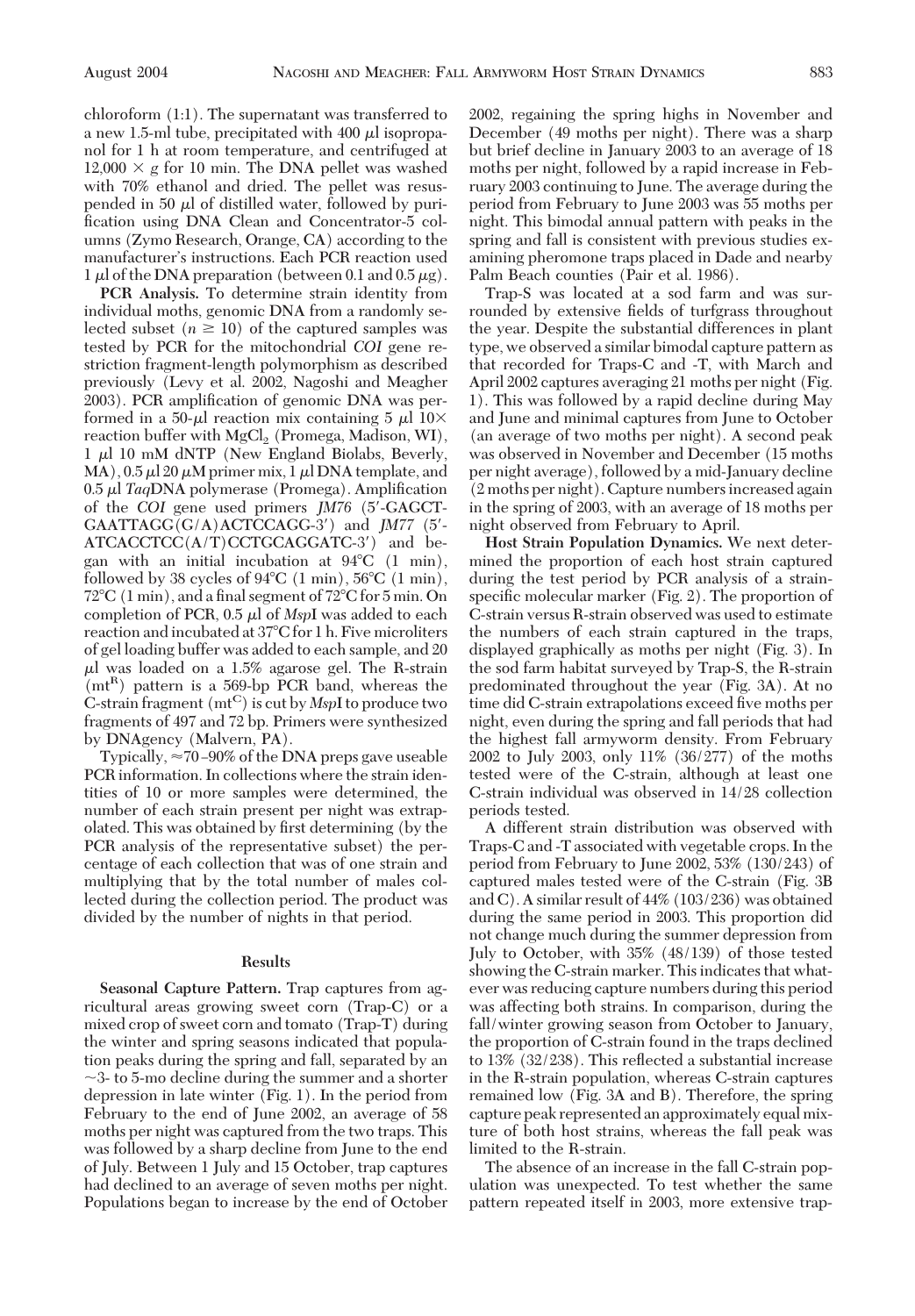

Fig. 1. Seasonal pheromone trap captures at selected locations in southern Florida, 2002–2003. Each data point represents total males captured divided by the number of evenings in the capture period. The initial sampling point is February 2002 and sampling concluded in July 2003.

ping was performed in agricultural areas during November and December 2003, a period in the previous year associated with high levels of fall armyworm infestation. In November and December 2003, the areasimmediately adjacent to Trap-C contained vegetable crops (beans), with a large sweet corn field  $100$  m away. A second trap  $(C2)$  was located within 800 m of Trap-C, immediately adjacent to a sweet corn field with plants at various stages of development. A third trap (C3) was placed in another sweet corn field  $\approx$  20 km to the east, with most of the plants in the whorl stage. Consistent with the 2002 pattern, capture numbers in all traps were high during this period, indicating the presence of large and extensive fall armyworm populations(Table 1). In fact, Trap-C and -C2 showed the highest capture rates that we recorded over the past 2 yr. A minimum of 12 adult males from each collection was randomly selected and tested for strain identity, resulting in over 70 samples tested from each trap. In each sample period and for every trap, the C-strain was a minor component, never comprising 28% of the test group. Overall, a total of 319 males wasanalyzed, and 283 (89%) were of the R-strain. This was comparable with the results of contemporaneous captures at Trap-S (93% R-strain), a location where the C-strain was not expected to accumulate (Table 1). Therefore, as in 2002, the fall armyworm reinfestation of south Florida agricultural areas in fall/winter 2003 was not associated with substantial increases in the C-strain population, at least as determined by pheromone trapping.

**Temperature and Rainfall.** The pattern of adult captures was compared with weekly averages of maximum and minimum daily temperatures and precipitation (Fig. 3D and E). The general decline in trap captures beginning in June occurred coincident with the onset of minimum daily temperatures  $>20^{\circ}$ C and the onset of the summer rainy season. Trap captures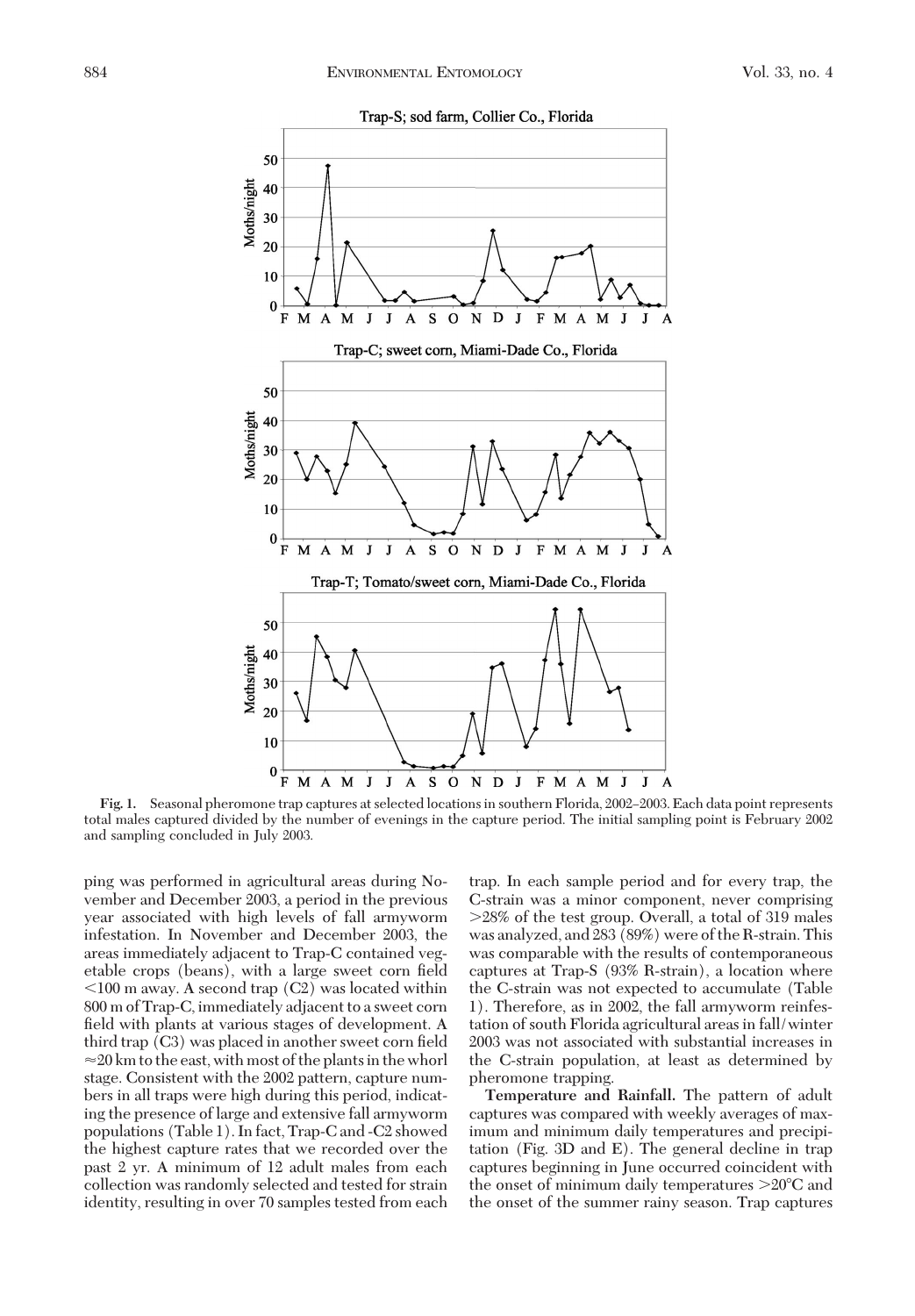

Fig. 2. Agarose gel displaying the diagnostic strain-specific DNA polymorphism used to distinguish between rice- and corn-strains. DNA from 10 moths collected from Trap-C was individually amplified by PCR using a primer combination specific for a portion of the mitochondrial *COI* gene that contains a strain-specific *MspI* site. After digestion with *MspI*, a single band (569 bp) indicatesthe absence of the *Msp*I site, a characteristic of the rice-strain (R). Two smaller bands (497 and 72 bp) are produced if the *Msp*I site is present, indicating a corn-strain (C) identity. The gel is stained with ethidium bromide and photographed under UV illumination.

of the R-strain did not recover until October, corresponding with the decline in average minimum daily temperature to below 20°C. The mid-January decline in numbers coincided with a sharp drop in minimum daily temperatures to  $5^{\circ}$ C and below. This was followed by an increase in the number of both strains as the average daily temperature rose in February, although the recovery of the C-strain may have occurred 1–2 wk after that of the R-strain (Fig. 3A and  $B)$ .

We anticipated that the density of the C-strain population would largely reßect the agricultural activities in the neighboring fields. Sweet corn was planted in southern Miami-Dade County (Homestead) near Trap-C from October to mid-December in 2001 and 2002. Cropswere harvested beginning late December, and harvesting was completed by May in both 2002 and 2003. Despite the presence of whorl-stage sweet corn through most of the fall, the number of trapped C-strain males did not increase until February, shortly after thelowest temperatures of the season, with peaks in March and April (Fig. 3A). Relatively high numbers of C-strain males continued to be captured until June, suggesting that the postharvest cover crop of sorghum/sudangrass might be able to provide a satisfactory habitat to support one to two additional generations. Both strains showed minimal capture levels by the end of July. Most tomatoes near Trap-T were planted from September to early January, with harvest being generally completed by May. This was followed by a sharp decline in trap captures. As with Trap-C, capture numbers for both strains were at minimal levels by July. These results indicate that trap captures for both strains declined from their spring peak within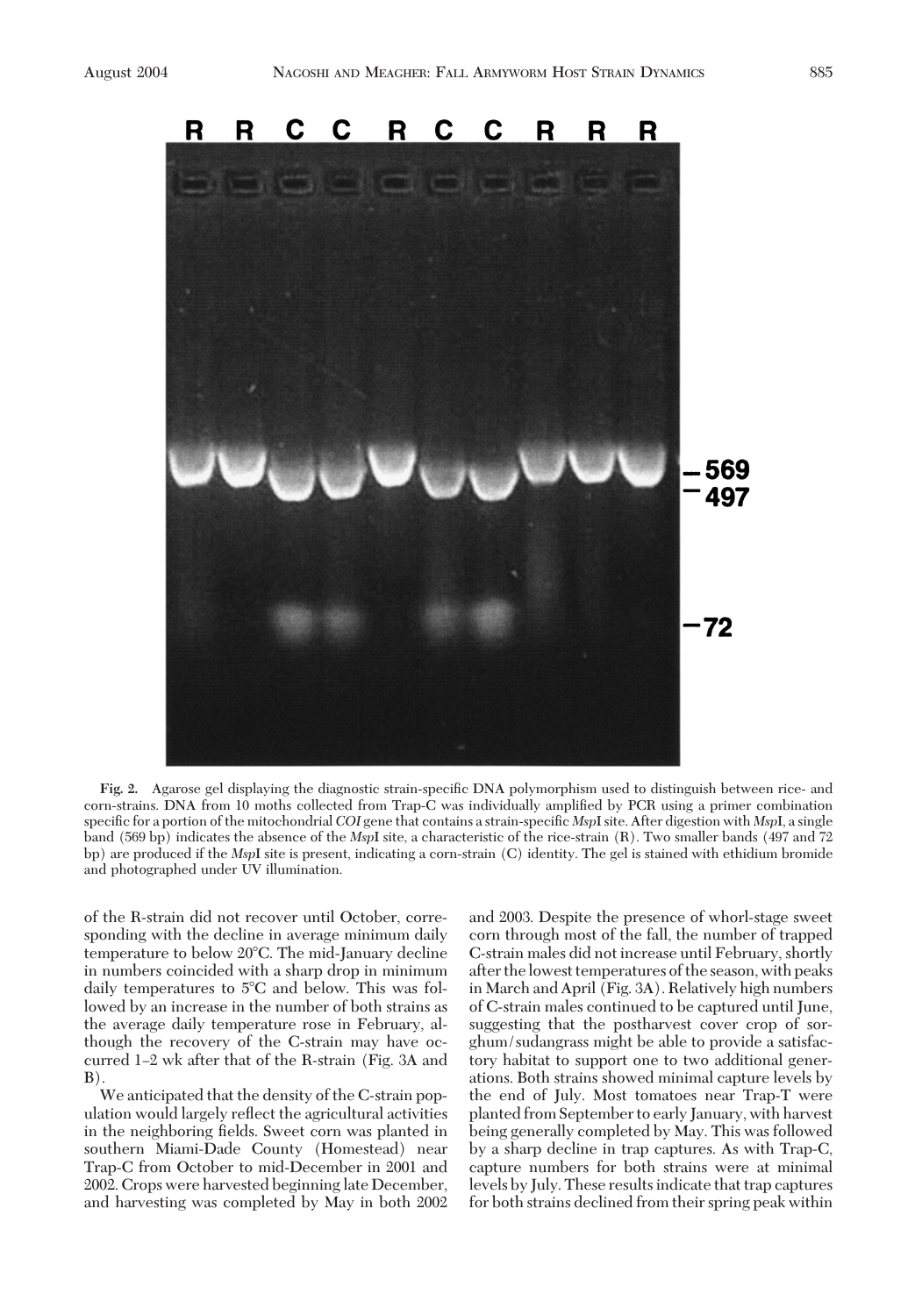

**Fig. 3.** Distribution of host strains collected from pheromone traps compared with average weekly temperatures and weekly rainfall. (A-C) The strain composition of each collection was determined by PCR and used to calculate the average number of each strain present per night during each collection period. Gray lines with open circles denote R-strain collections. Black lines with black diamonds denote C-strain numbers. (D) Average air temperatures recorded for the Homestead, FL area during the testing period. Upper curve reflects the maximum daily temperature; lower curve reflects the minimum daily temperature. The squares denote weekly averages. (E) Weekly rainfall (in millimeters) recorded for the Homestead, FL region during the testing period. The weather data were obtained from the University of Florida Institute of Food and Agricultural Sciences. The initial sampling point is February 2002, and sampling was concluded in July 2003.

a month of each other, providing no clear evidence for strain differences in the timing of the northward migration after the spring harvest.

#### **Discussion**

Pheromone traps are a convenient means of obtaining a "snapshot" of the adult fall armyworm population density at a given time and place (Pair et al. 1986, Mitchell et al. 1991). Captured male adultswill reßect both the local resident population aswell astransients migrating through the region. As such, they can provide a dynamic picture of short-term changes in adult population in a proscribed area. In addition, trap captures directly measure the number of mating-receptive males within range of a pheromone source, thereby indicating periods of high mating potential that could portend subsequent increases in larval infestation. However, there is indirect evidence that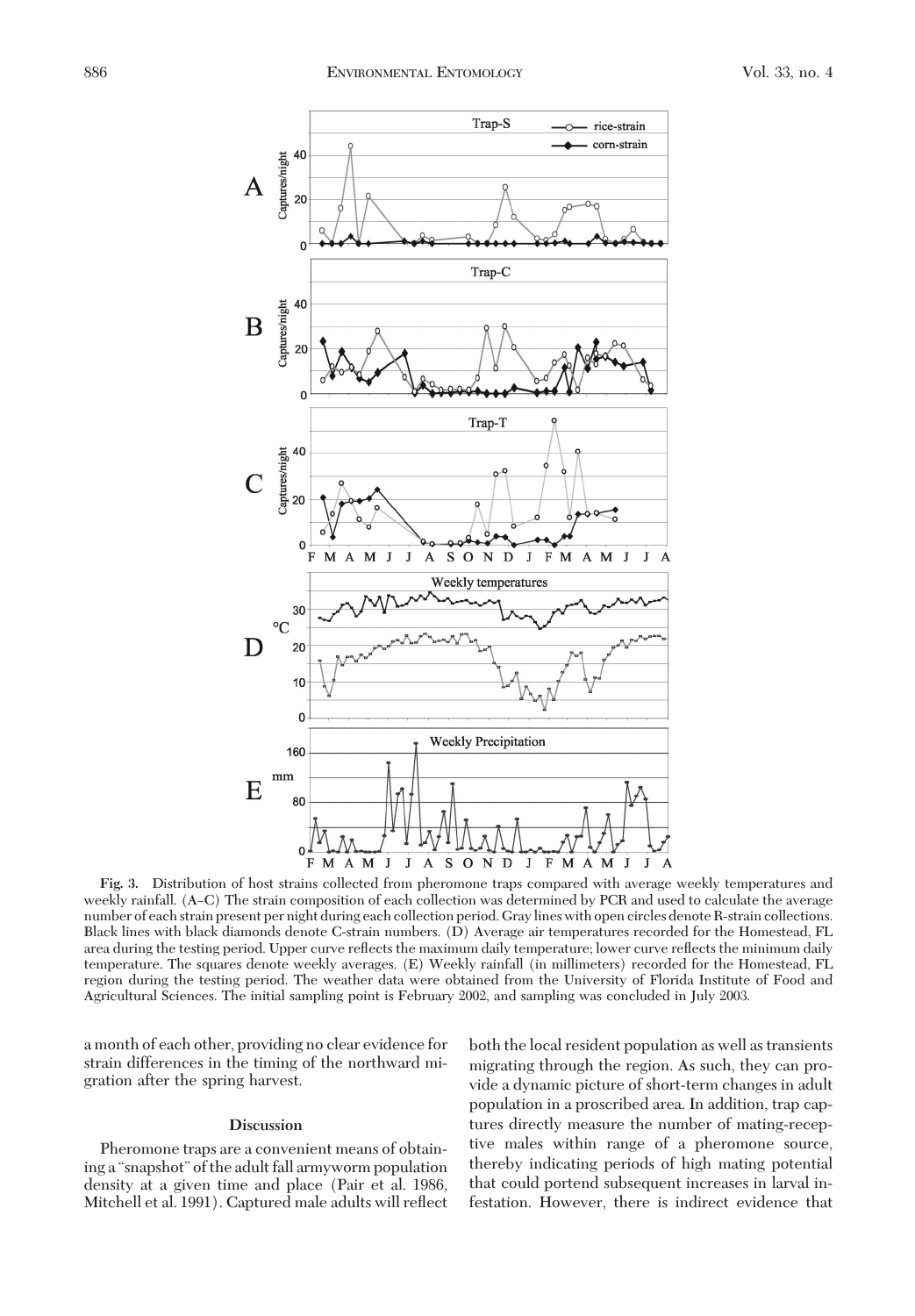| Trap           | Collection period | Moths/night/trap | No. tested | No. rice-strain | Percent rice-strain |
|----------------|-------------------|------------------|------------|-----------------|---------------------|
| C              | $11/19 - 11/20$   | 165.0            | 16         | 15              | 94                  |
|                | $11/21 - 11/25$   | 142.7            | 27         | 27              | 100                 |
|                | $11/26 - 12/2$    | 75.7             | 15         | 14              | 93                  |
|                | $12/3 - 12/9$     | 36.6             | 16         | 15              | 94                  |
|                | $12/10 - 12/14$   | 111.0            | 18         | 17              | 94                  |
| C2             | $11/19 - 11/20$   | 93.0             | 34         | 32              | 94                  |
|                | $11/21 - 11/25$   | 154.4            | 16         | 15              | 94                  |
|                | $11/26 - 12/2$    | 121.3            | 37         | 32              | 86                  |
|                | $12/3 - 12/9$     | 81.9             | 18         | 13              | 72                  |
|                | $12/10 - 12/14$   | 138.2            | 16         | 14              | 88                  |
| C <sub>3</sub> | $11/19 - 11/20$   | 7.0              | 14         | 11              | 79                  |
|                | $11/21 - 11/25$   | 25.3             | 33         | 30              | 91                  |
|                | $11/26 - 12/2$    | 17.1             | 16         | 13              | 81                  |
|                | $12/3 - 12/9$     | 13.6             | 14         | 11              | 79                  |
|                | $12/10 - 12/14$   | 12.3             | 29         | 24              | 83                  |
| $C1-3$         | $11/19 - 12/14$   | 80 (average)     | 319        | 283             | 89%                 |
| S              | $11/21 - 11/24$   | 16.6             | 17         | 15              | 88                  |
|                | $11/25 - 12/1$    | 9.6              | 14         | 13              | 93                  |
|                | $12/2 - 12/8$     | 17.7             | 32         | 32              | 100                 |
|                | $12/9 - 12/15$    | 13.8             | 12         | 10              | 83                  |
| Total          | $11/21 - 12/15$   | 14 (average)     | 75         | 70              | 93%                 |

**Table 1. Fall armyworm males collected during November and December 2003 in pheromone traps placed in agricultural areas**

commercial pheromonesmay not be equally attractive to the two strains, potentially biasing estimates of strain proportions (Pashley et al. 1992). We note that such a bias, if it exists, should not affect the significance of our observed geographical or seasonal differences in strain capture ratios, because all comparisons were made from samples obtained using the same trapping system.

The bimodal seasonal distribution of moth captures in southern Florida has been previously described (Pair et al. 1986,Mitchell et al. 1991). Our dataindicate that for at least 2002 and 2003, this bimodal pattern was the result of two subpopulations undergoing very different seasonal behaviors. Specifically, C-strain males were captured in significant numbers only during the spring season, with the fall peak due almost entirely to the R-strain. While a multiyear and geographically broader survey is required to establish the generality of these strain-specific patterns, our results indicate that the host strains can differ significantly in their temporal distribution in Florida overwintering habitats, suggesting significant strain-specific differences in response to seasonal conditions.

The observation that the sod farm area (Trap-S) displayed the same bimodal population distribution as the agricultural traps (Trap-C and -T) suggests that this seasonal pattern was not caused by competition with the C-strain or to the cycle of sweet corn planting and harvesting, but rather is a response to some environmental factor common to the different habitats. The July-to-October decline in R-strain capture numbers was observed in all three locales tested, even though they differed substantially in plant composition. This bimodal seasonality had been previously observed and was attributed to the effects of the pronounced wet-dry seasons characteristic of subtropical and tropical areas on plant quantity and quality (Pair et al. 1986). For example, in studies performed in Mexico, high capture rates tended to occur 60-90 d after rainfall peaks, whereas intervals of least capture most frequently occurred 60-90 d after periods of least rainfall (Raulston et al. 1986). Such a mechanism could explain our observation of a peak in R-strain capture in the fall and winter months that followed the summer rainy season, but is not consistent with the spring peak in captures that followed the winter dry season (Fig. 3). Even more problematic is the behavior of the C-strain for which there was no evidence of a population increase in the fall resulting from the summer rainy season.

Another possibility is that the decline in capture numbers during the year may be related to extremes in the daily minimum temperature. Fall armyworm captures for both strains are lowest when the daily minimum temperature rises above  $20^{\circ}$ C (July-October) or below 5<sup>o</sup>C (January). There is precedence for correlations between daily temperature and field capture numbers for other insects (Butler et al. 1999, Cammell and Knight 1992, Scott et al. 2000, Souza and Carvalho 2002). Of particular interest are field studies indicating that the population of *Chrysoperla externa* (Hagen) in citrus orchards is negatively affected by increases in the minimum daily temperature (Souza and Carvalho 2002). The significance of this coincidence with fall armyworm is unknown but could be explained if an important behavior, such as mating or flight activity, is deleteriously affected by seasonal temperature extremes.

When temperatures and rainfall moderated in the fall, the incidence of R-strain captures increased dramatically, comprising the majority of the moths trapped during this period. Why the C-strain did not behave similarly is unknown. The most obvious expected inßuence on the C-strain population is the pattern of sweet corn planting and harvesting. However, although sweet corn was grown in the agricultural trap areas from October to May, C-strain numbers did not increase until February. Apparently, the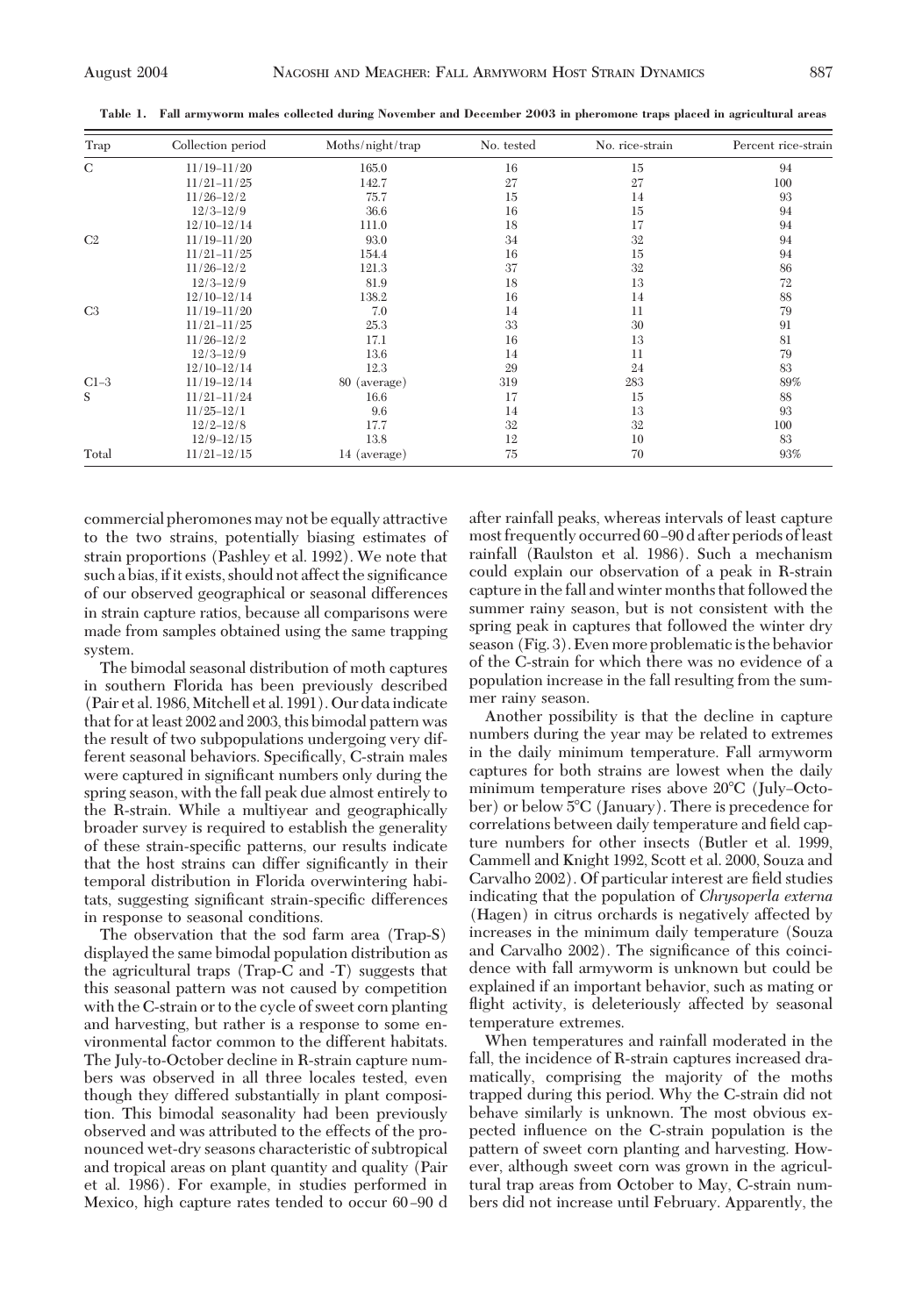presence of its preferred host plant and environmental conditions conducive to expansion of the R-strain population were not sufficient to stimulate C-strain increases during the fall.

The increase in moth capture numbers during the fall months is typical for southern Florida and Texas and was shown to correlate with weather and wind conditions conducive to southward migration (Pair et al. 1986, Pair et al. 1987, Mitchell et al. 1991). Thisled to the suggestion of a north-to-south return migration to overwintering sites before the winter freeze. However, our observations suggest that only the R-strain population increases in the fall, implying strain-specific migration behavior. If this is the case, it leaves open the question of what is the source of the C-strain population that suddenly appears in the spring. Some possible explanations include the following: (1) the depleted local population is poised for a rapid expansion when favorable conditions (specific to the spring season) arise, (2) trap captures during the fall (for unknown reasons) significantly underestimate the local C-strain population, or  $(3)$  there is an unidentified habitat in southern Florida that can serve as a winter reservoir for the C-strain. Studies to test these possibilities are currently underway.

In summary, we showed that combining pheromone-trapping techniques with molecular methods for determining host strain identity can provide unexpected and important advances to our understanding of fall armyworm population behavior. Evidence is provided that indicates that, while the two strains can be sympatric, they also can differ substantially in their response to seasonal changes, varying in both population numbers and geographic distribution. We are in the process of additional long-term field studies to define other strain-specific differences in population behavior in the wild and to identify habitats that could serve as reservoirs for maintaining populations, particularly the C-strain, during the less optimal seasons. Such information is essential for the development of areawide strategies to mitigate the overwintering and migrating capacities of one or both strains.

#### **Acknowledgments**

We thank J. Sharp for excellent technical support. We thank J. Shapiro (USDA) and G. Nuessly (University of Florida) for helpful comments on the manuscript. Voucher specimens (FSCA– $EE'04$ , V01–10) were placed in the Museum of Entomology, Florida State Collection of Arthropods, Florida Department of Agriculture and Consumer Services, Division of Plant Industry, Gainesville, FL. The use of trade, firm, or corporation names in this publication is for the information and convenience of the reader. Such use does not constitute an official endorsement or approval by the United StatesDepartment of Agriculture or the Agricultural Research Service of any product or service to the exclusion of others that may be suitable.

## **References Cited**

**Adamczyk, J. J., Jr., J. W. Holloway, B. R. Leonard, and J. B. Graves. 1997.** Susceptibility of fall armyworm collected from different plant hosts to selected insecticides and transgenic Bt cotton. J. Cotton Sci. 1: 21-28.

- **Butler, L., V. Kondo, E. M. Barrows, and E. C. Townsend.** 1999. Effects of weather conditions and trap types on sampling for richness and abundance of forest macrolepidoptera. Environ. Entomol. 28: 795-811.
- Cammell, M. E., and J. D. Knight. 1992. Effects of climatic change on the population dynamics of crop pests. Adv. Ecol. Res. 22: 117–162.
- **Greene, G. L., M. J. Janes, and F. W. Mead. 1971.** Fall armyworm, *Spodoptera frugiperda*, males captured at three Florida locations in traps baited with virgin females. Fla. Entomol. 54: 165-166.
- **Jamjanya, T., S. S. Quisenberry, S. S. Croughan, and R. N. Story. 1990.** Comparison of bermudagrass lines grown in different cultural conditions and the effect on screening for fall armyworm (Lepidoptera: Noctuidae) resistance. J. Econ. Entomol. 83: 585-590.
- **Knipling, E. F. 1980.** Regional management of the fall armyworm-a realistic approach? Fla. Entomol. 63: 468 - 480.
- **Levy, H. C., A. Garcia-Maruniak, and J. E. Maruniak. 2002.** Strain identification of *Spodoptera frugiperda* (Lepidoptera: Noctuidae) insects and cell line: PCR-RFLP of cytochrome oxidase subunit I gene. Fla. Entomol. 85: 186– 190.
- **Li, Y. C., H. H. Bryan, W. Klassen, M. Lamberts, and T. Olczyk. 2002a.** Sweet corn production in Miami-Dade County, Florida. Univ. of Florida, Florida Coop Ext. Serv., IFAS, HS-862, 2 pp.
- **Li, Y. C., H. H. Bryan, W. Klassen, M. Lamberts, and T. Olczyk. 2002b.** Tomato production in Miami-Dade County, Florida. Univ. of Florida, Florida Coop Ext. Serv., IFAS, HS-858, 3 pp.
- **Lu, Y. J., and M. J. Adang. 1996.** Distinguishing fall armyworm (Lepidoptera: Noctuidae) strains using a diagnostic mitochondrial DNA marker. Fla. Entomol. 79: 48-55.
- **Lu, Y., M. J. Adang, D. J. Eisenhour, and G. D. Kochert. 1992.** Restriction fragment length polymorphism analysis of genetic variation in North American populations of the fall armyworm *Spodoptera frugiperda* (Lepidoptera: Noctuidae). Mol. Ecol. 1: 199-208.
- **Lu, Y. J., G. D. Kochert, D. J. Isenhour, andM. J. Adang. 1994.** Molecular characterization of a strain-specific repeated DNA sequence in the fall armyworm *Spodoptera frugi*perda (Lepidoptera: Noctuidae). Insect Mol. Biol. 3: 123-30.
- **Luginbill, P. 1928.** The fall armyworm. U.S. Dep. Agric. Tech. Bull. 34: 1-91.
- **McMichael, M., and D. P. Prowell. 1999.** Differencesin amplified fragment-length polymorphisms in fall armyworm (Lepidoptera: Noctuidae) host strains. Ann. Entomol. Soc. Am. 92: 175-181.
- **Meagher, R. L., and M. Gallo-Meagher. 2003.** Identifying host strains of fall armyworm (Lepidoptera: Noctuidae) in Florida using mitochondrial markers. Fla. Entomol. 86:  $450 - 455.$
- **Mitchell, E. R. 1979.** Migration by *Spodoptera exigua* and *S. frugiperda,* North American style, pp. 386–393. In Movement of highly mobile insects: concepts and methodology in research, R. L. Rabb, and G. G. Kennedy, (eds.). University Graphics, North Carolina State University, Raleigh, NC.
- **Mitchell, E. R., J. N. McNeil, J. K. Westbrook, J. F. Silvain, B. Lalanne-Cassou, R. B. Chalfant, S. D. Pair, V. H. Waddill, A. Sotomayor-Rios, and F. I. Proshold. 1991.** Seasonal periodicity of fall armyworm, (Lepidoptera: Noctuidae) in the Caribbean Basin and northward to Canada. J. Entomol. Sci. 26: 39-50.